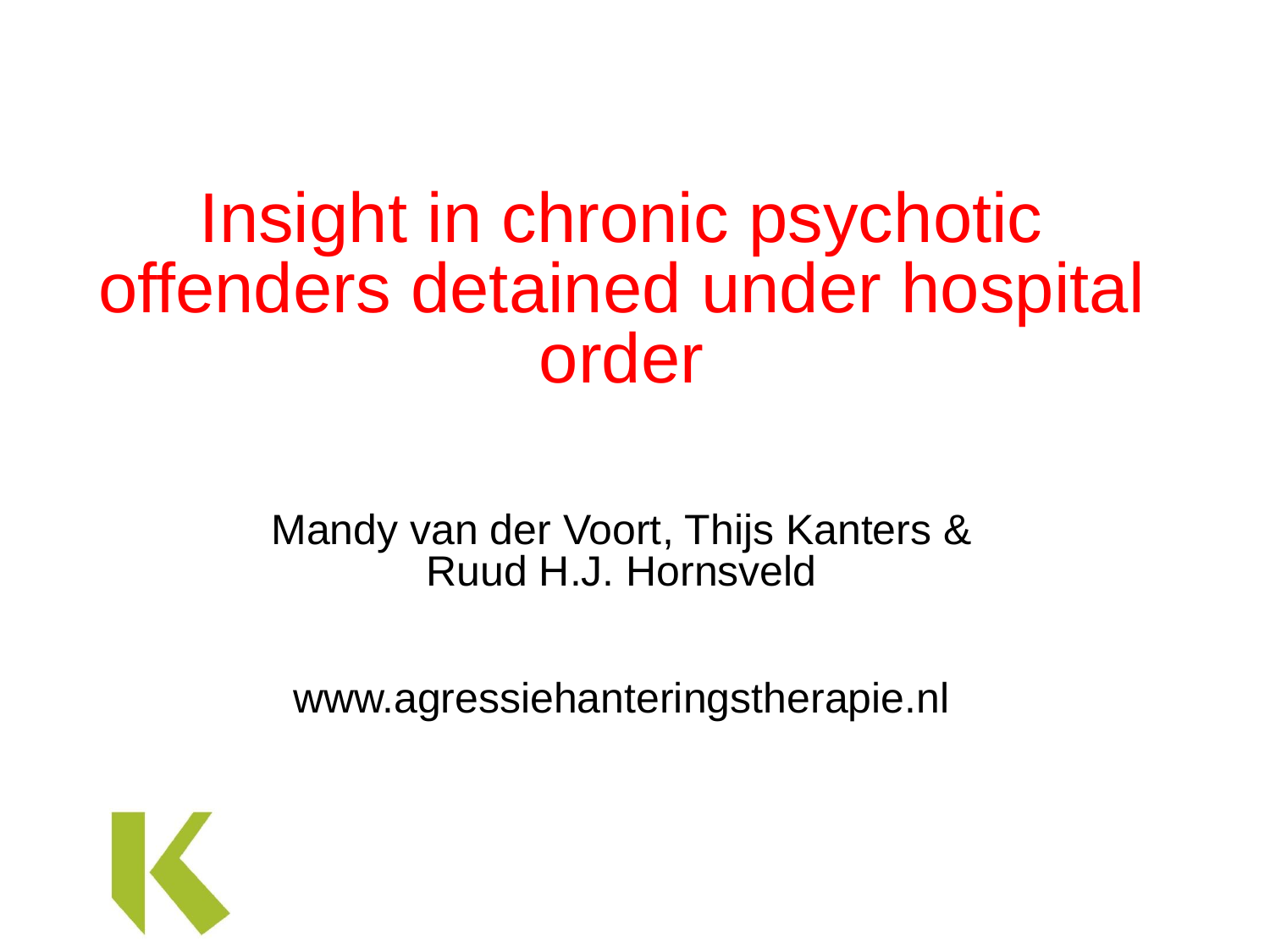# **Content**

- Introduction
- Hypotheses
- Method
- Patients
- Measurement instruments
- Procedure
- Results
- Discussion

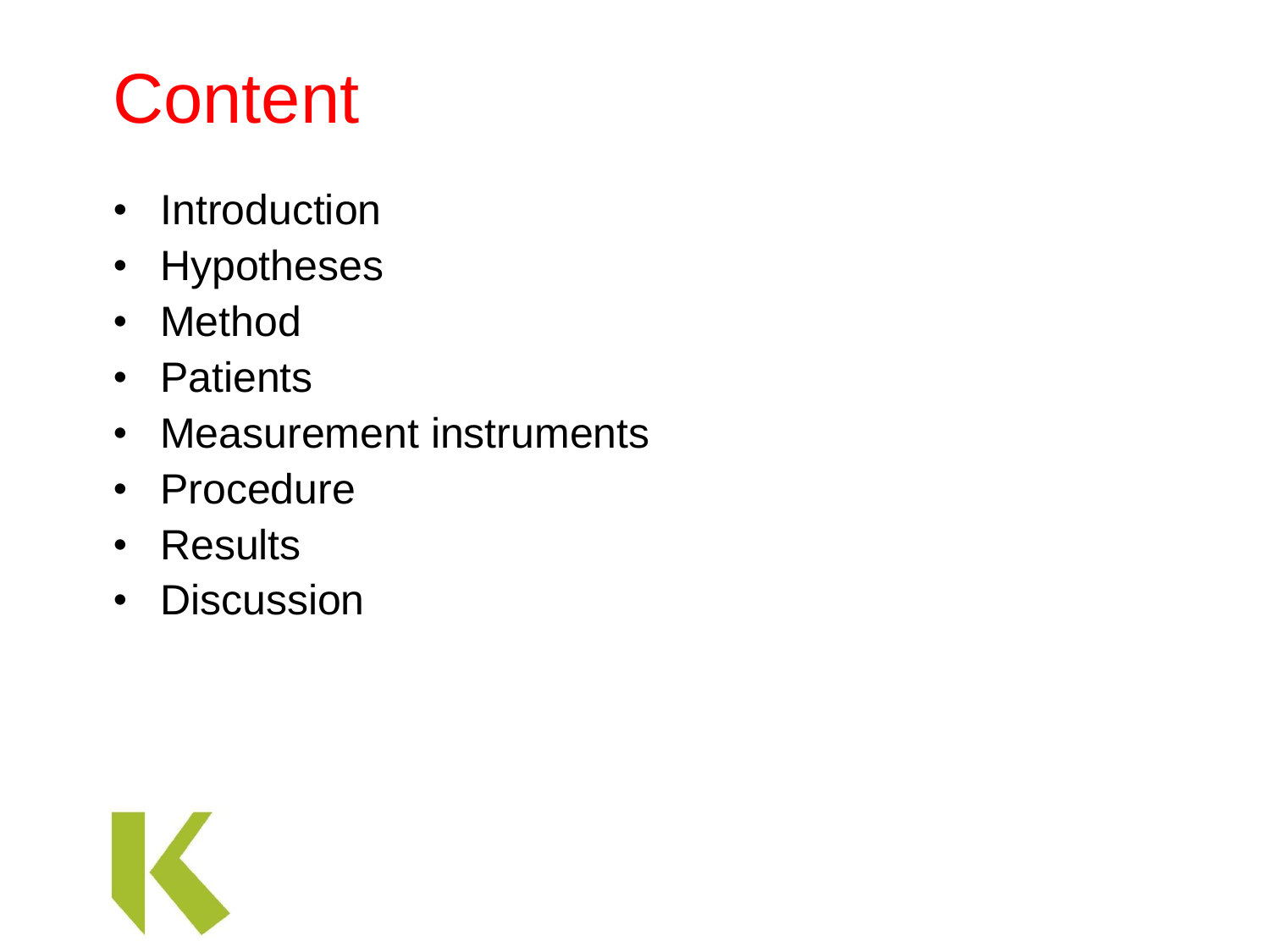# Treatment program

Liberman modules:

- Medication management
- Symptom management
- Addiction management
- Finding and keeping a job
- Friendship and intimacy
- Recreation for leisure

Aggression Control Therapy-Short Version

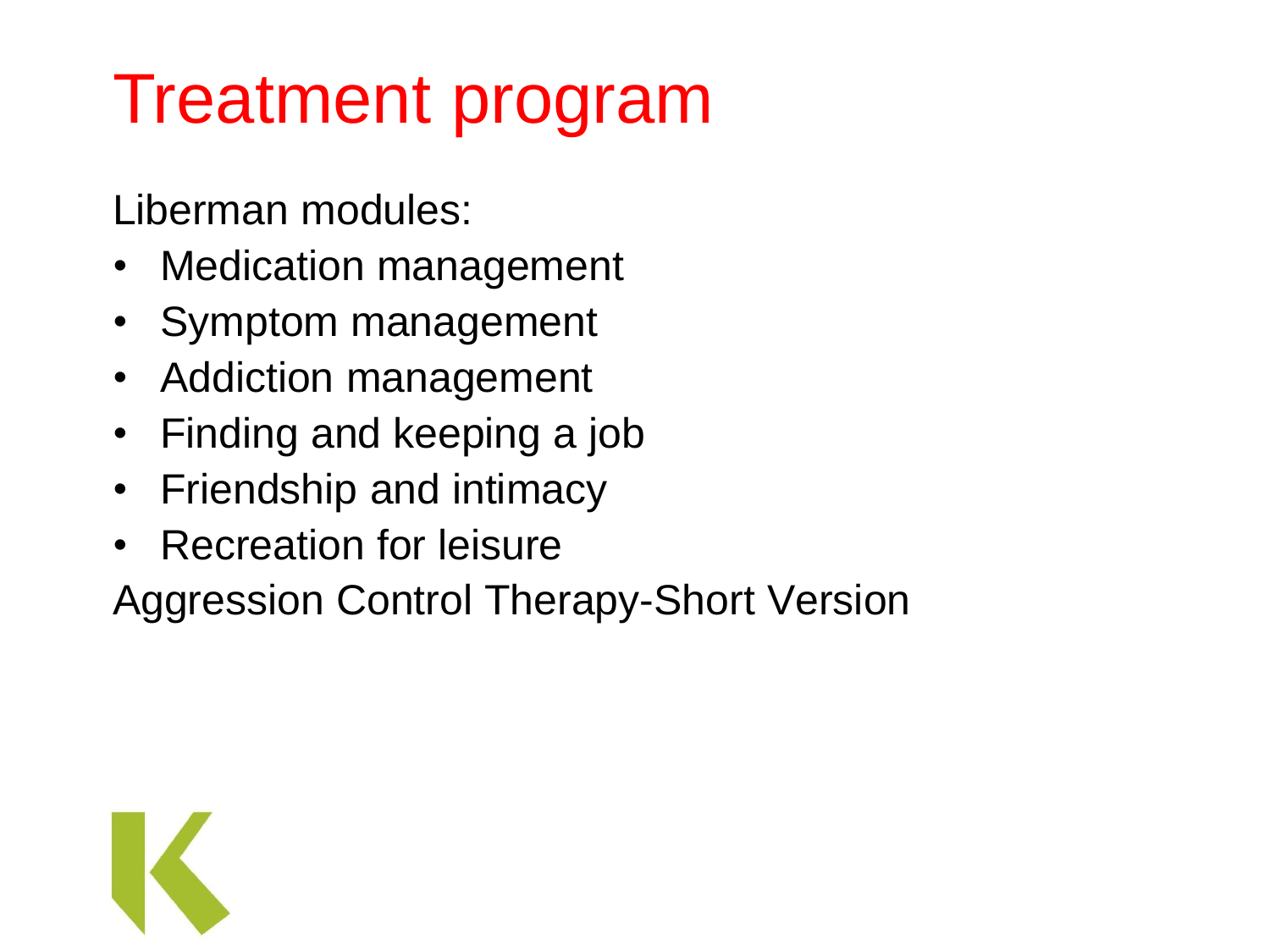# **Literature**

Results of first two modules:

- Increased knowledge of symptom management and medication use;
- Application of acquired skills in daily practice;
- Prevention of relapse;
- No clear evidence for improvement in social functioning, quality of life, and psychopathology.

However:

- Patients need to be stimulated by staff;
- Information has to be repeated regularly.

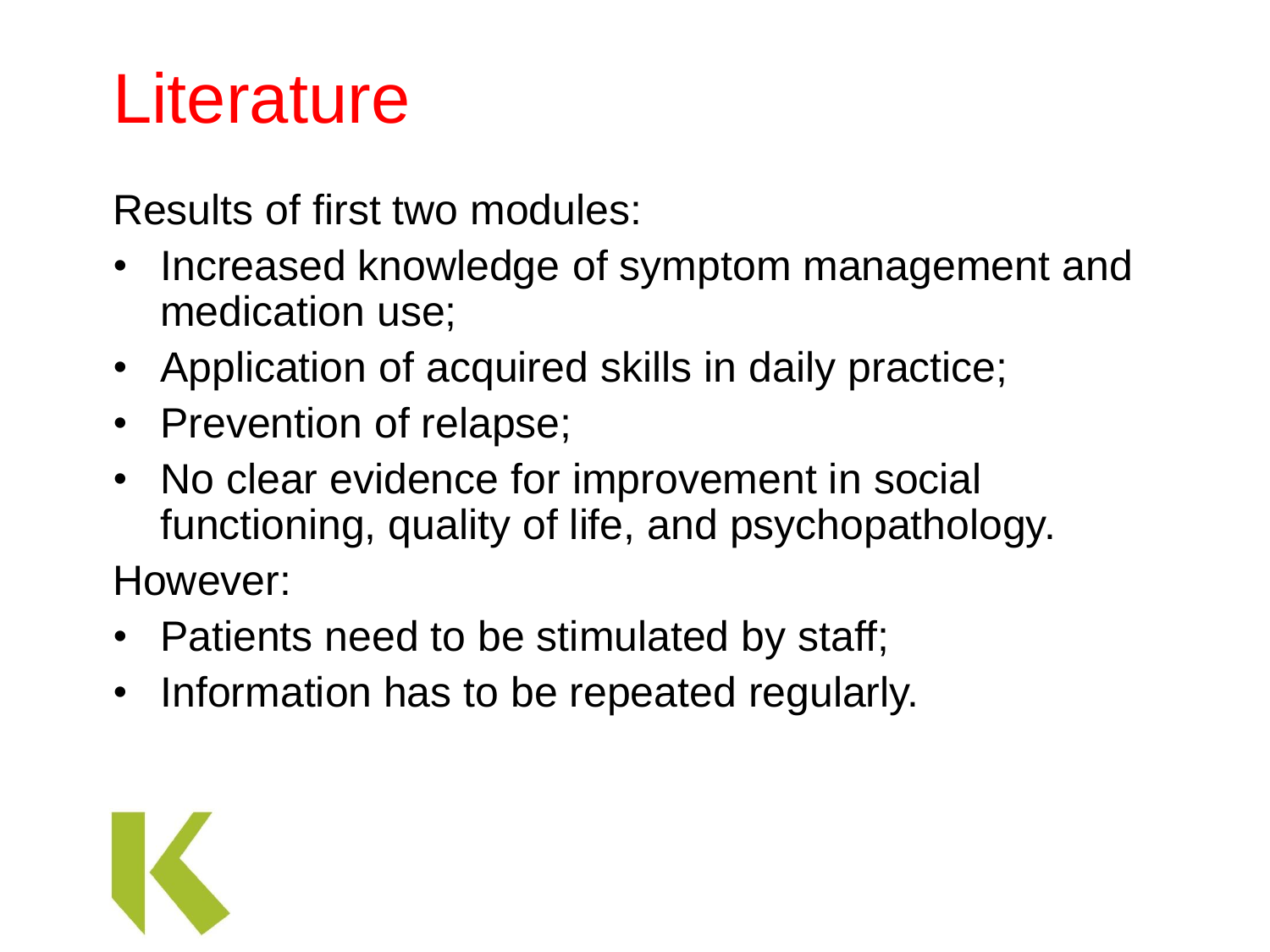# Hypotheses

- 1. Insight predicts psychotic symptoms, hostility, aggression, and recidivism risk;
- 2. Insight predicts change in psychotic symptoms, hostility, aggression, and recidivism risk;
- 3. An increase of insight predicts a decrease of psychotic symptoms, hostility, aggression, and recidivism.

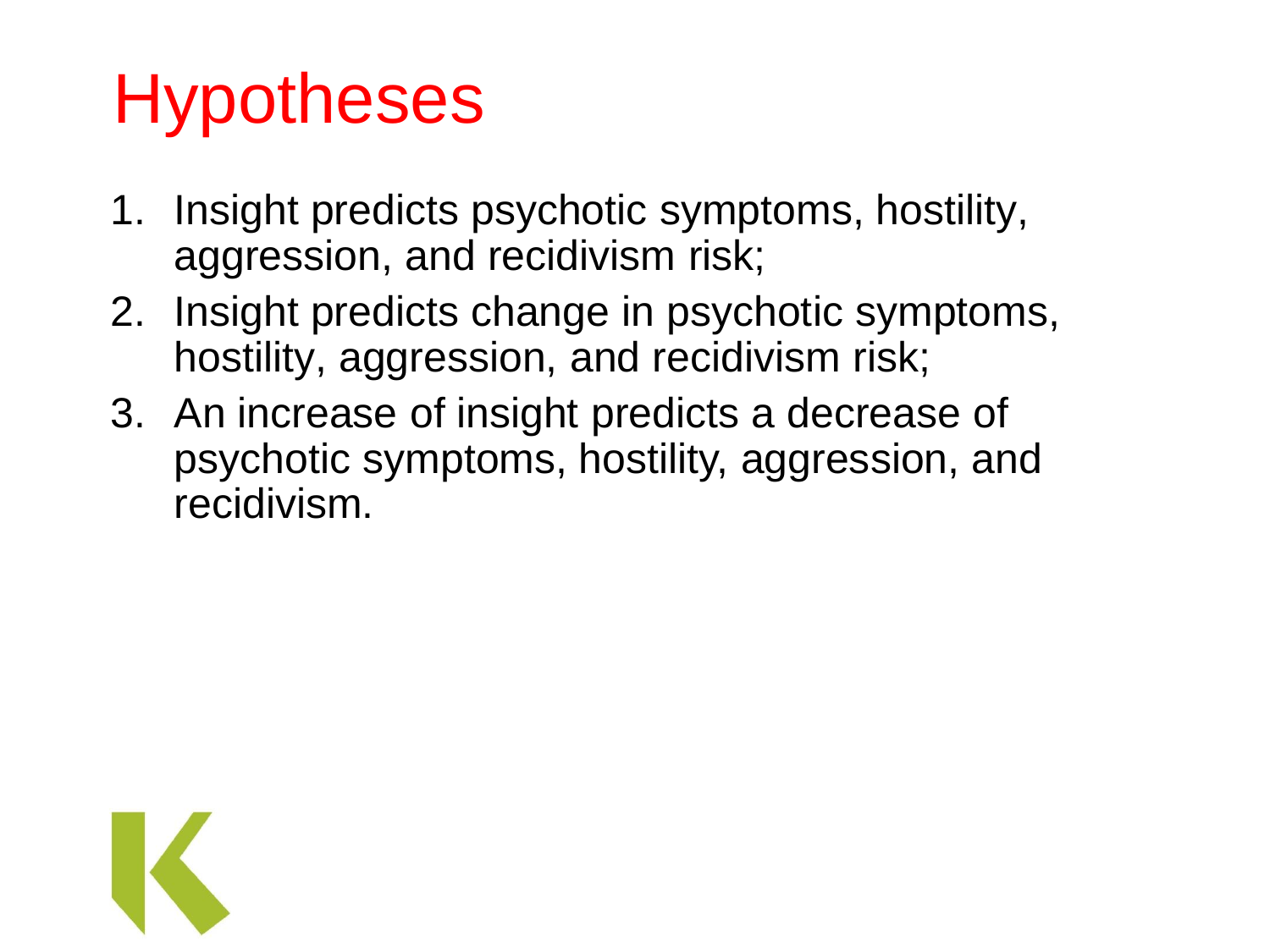# **Patients**

- 22 chronic chronically psychotic offenders, detained under hospital order, were measured twice. with an interval of one year. Their average age was 35.1 years (*SD* = 9.6, range: 24-60 years).
- Length of stay of these patients was during the first measurement 8.4 months.

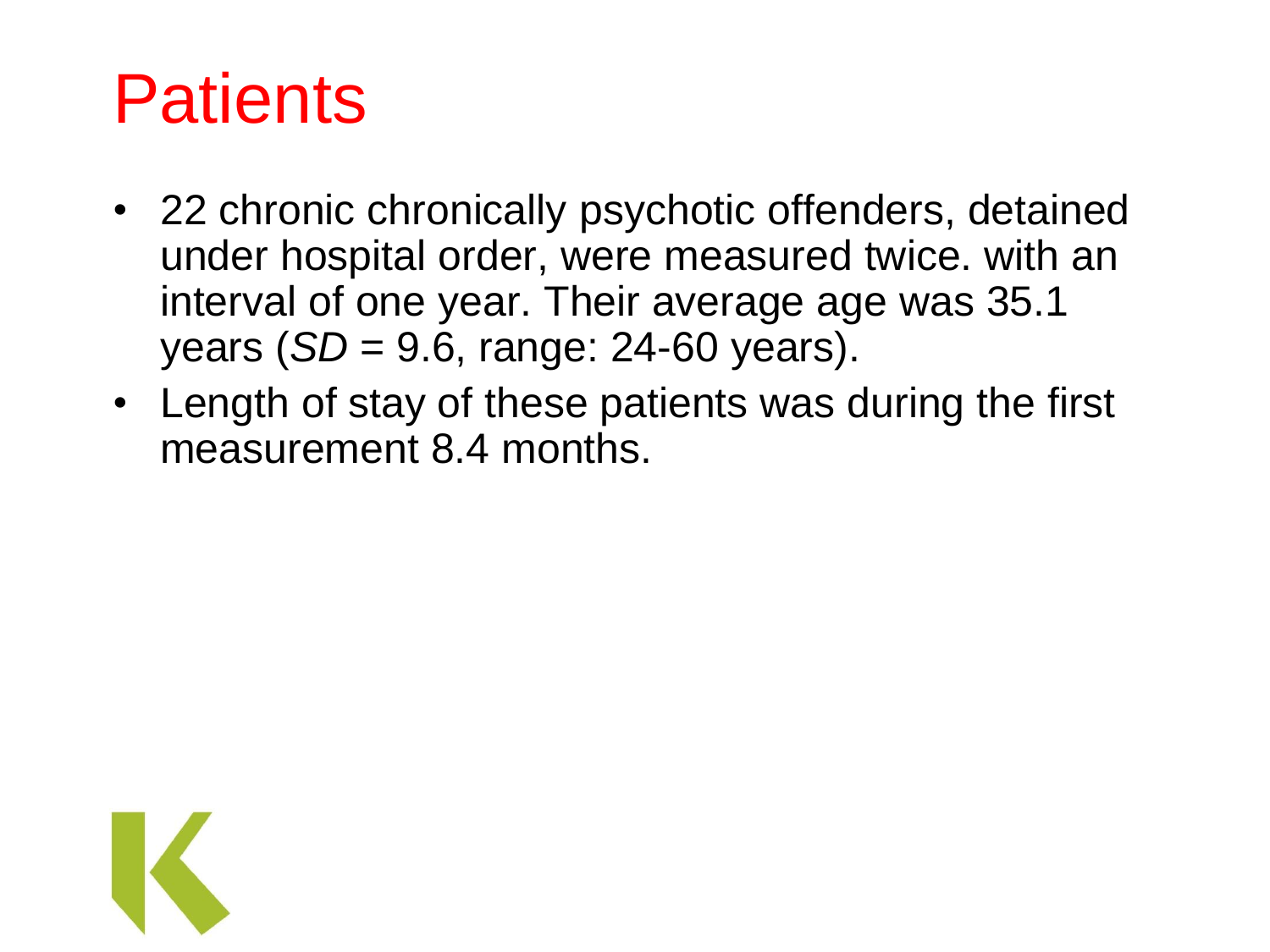- Insight: *Scale to assess Unawareness of Mental Disorder, Short Version* (SUMD-SV; Amador & Strauss, 1991);
- Psychotic symptoms: *Positive and Negative Syndrome Scale* (SCI-PANSS; Kay, Fiszbein, & Opler, 1987);
- Hostility: *Adapted Version of the Picture-Frustration Study* (PFS-AV; Hornsveld et al., 2007);
- Aggressive behavior: *Observation Scale for Aggressive Behavior* (OSAB; Hornsveld et al., 2007);
- Recidivism risk: *Historie-Klinisch-Toekomst-30*  (Ministry of Justice, 2002).

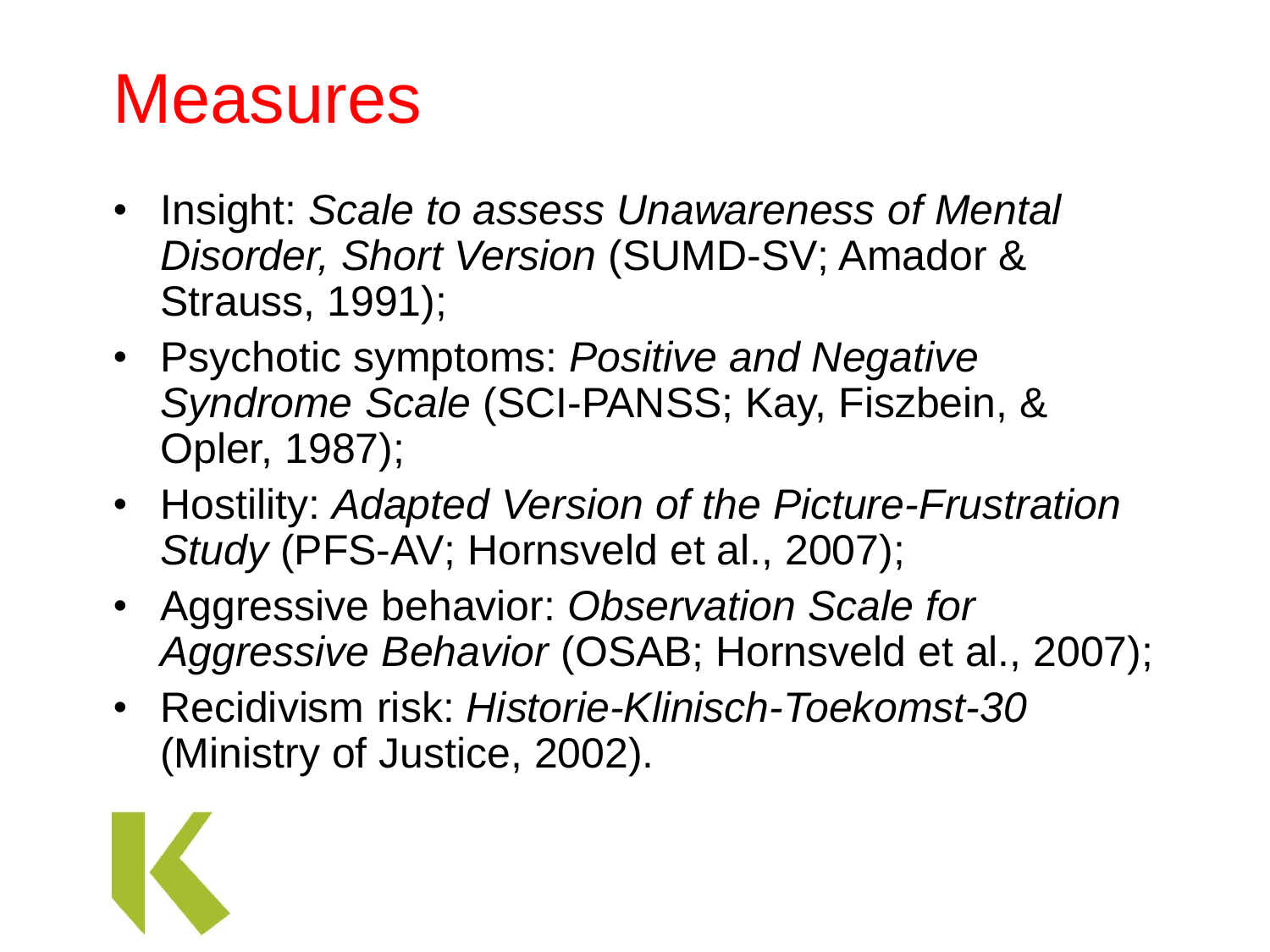Scale to assess Unawareness of Mental Disorder, Short Version (SUMD-SV; Amador & Strauss, 1991): semistructured interview. Three items:

- Current understanding of a psychiatric disorder;
- Current understanding of medication effects;
- Current understanding of the social consequences of the psychiatric disorders.

Scores range from 1 to 5 with higher scores indicating poorer awareness.

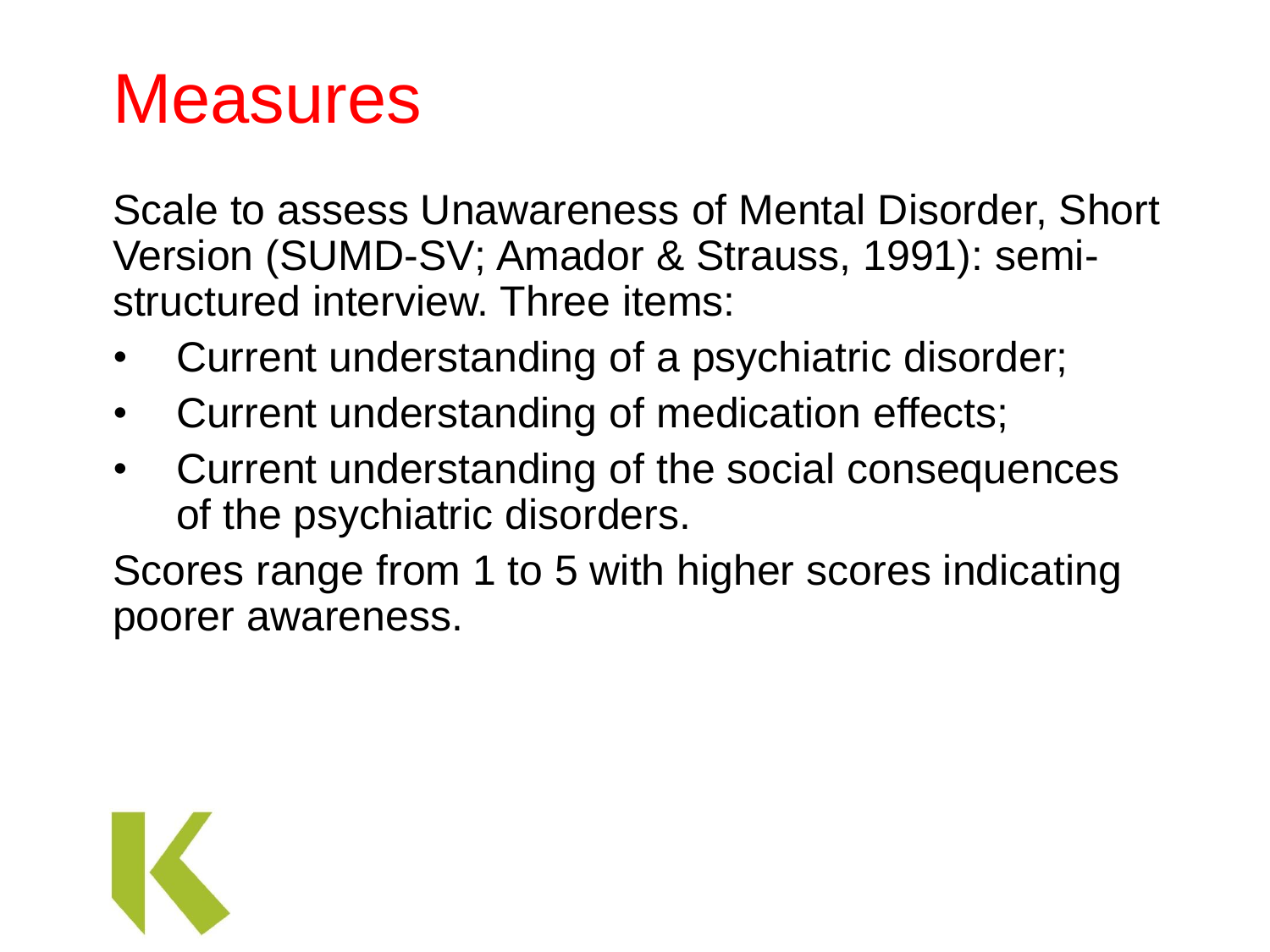The original SUMD consists of:

- Three general items: 1. awareness of mental disorder, 2. awareness of the effects of medication, and 3. awareness of the social consequences of having a mental disorder. Scores and include assessment of both *current* and *past time* periods.
- 17 items which assess awareness and attribution of specific signs and deficits associated with severe mental disorder. The items are scored on four aspects: 1. current awareness, 2. retrospective awareness, 3. current attribution, and 4. retrospective attribution.
- Scores range from 1 to 5 with higher scores indicating poorer awareness or attribution.

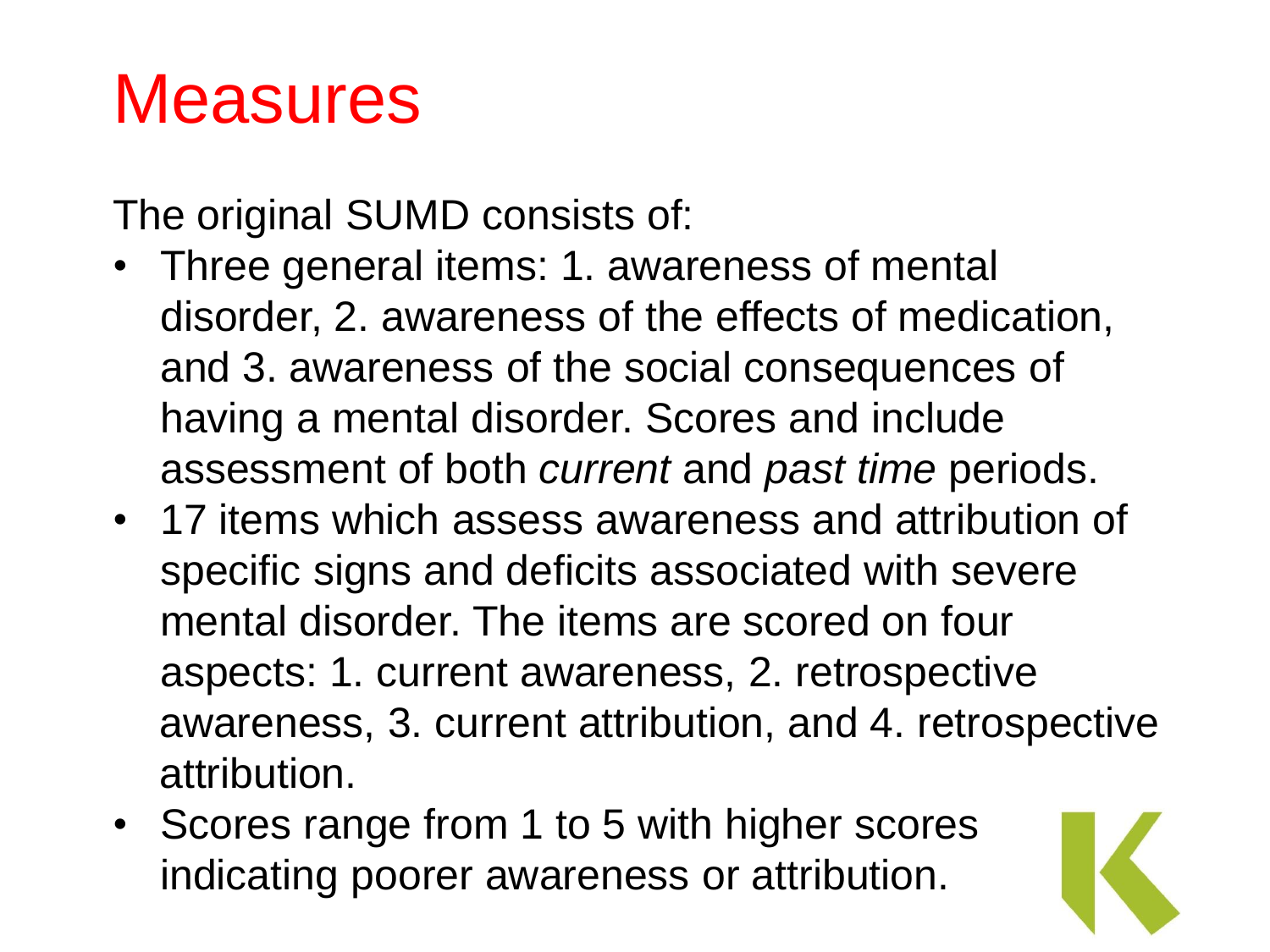*Positive and Negative Syndrome Scale* (SCI-PANSS; Kay, Fiszbein, & Opler, 1987; Kay, Opler, & Lindenmayer, 1988): structured clinical interview. Three subscales:

- Positive symptoms (7 items)
- Negative symptoms (7 items)
- General psychopathology (16 items)

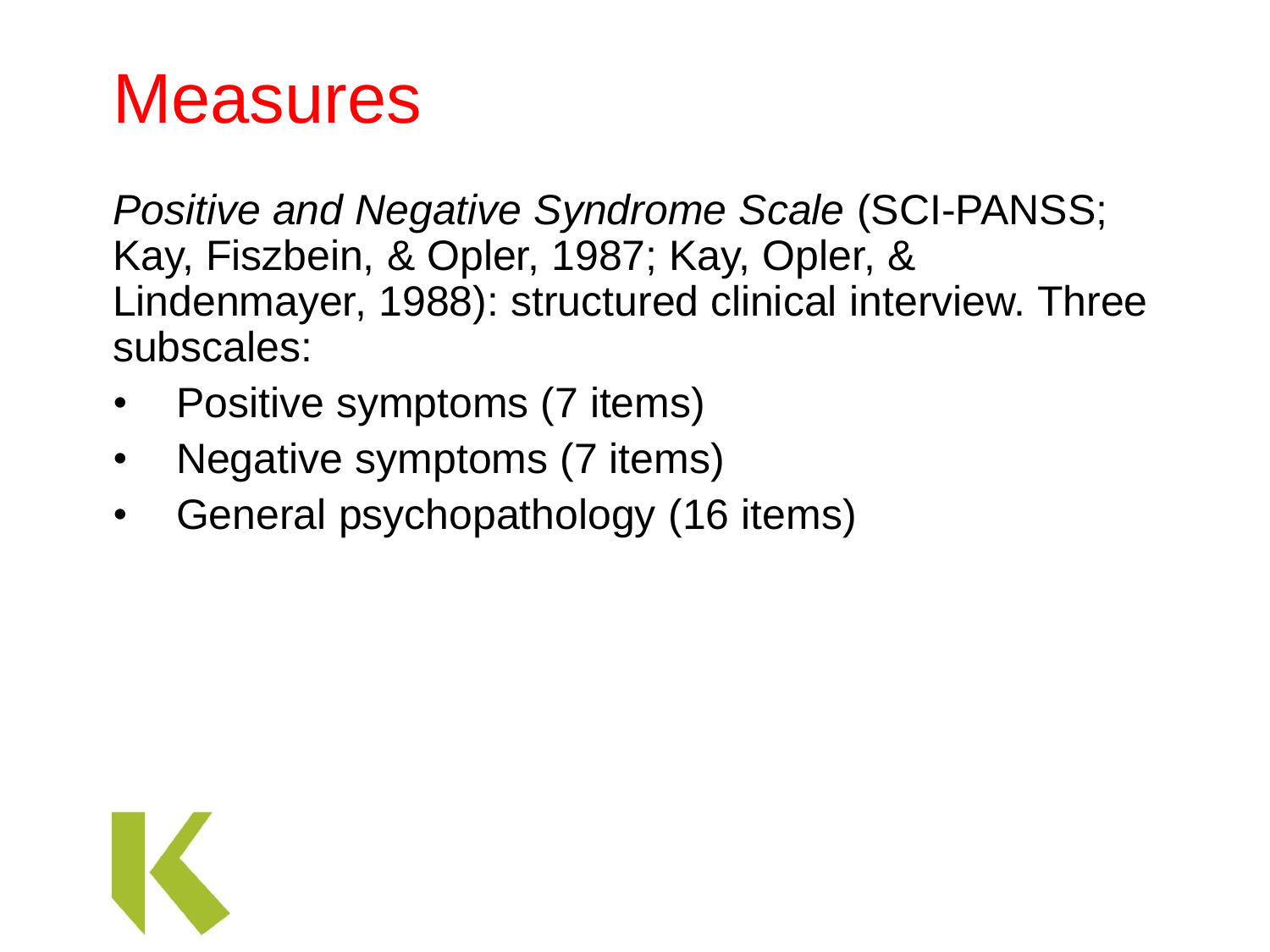*Adapted Version of the Picture-Frustration Study* (PFS-AV; Hornsveld, Nijman, Hollin, & Kraaimaat, 2007): selfreport questionnaire with twelve items. Items are scored on a seven-point scale ranging from  $1 = not$  at all hostile to  $7 =$  extreme hostile.

*Your girl friend has invited me for tonight.*



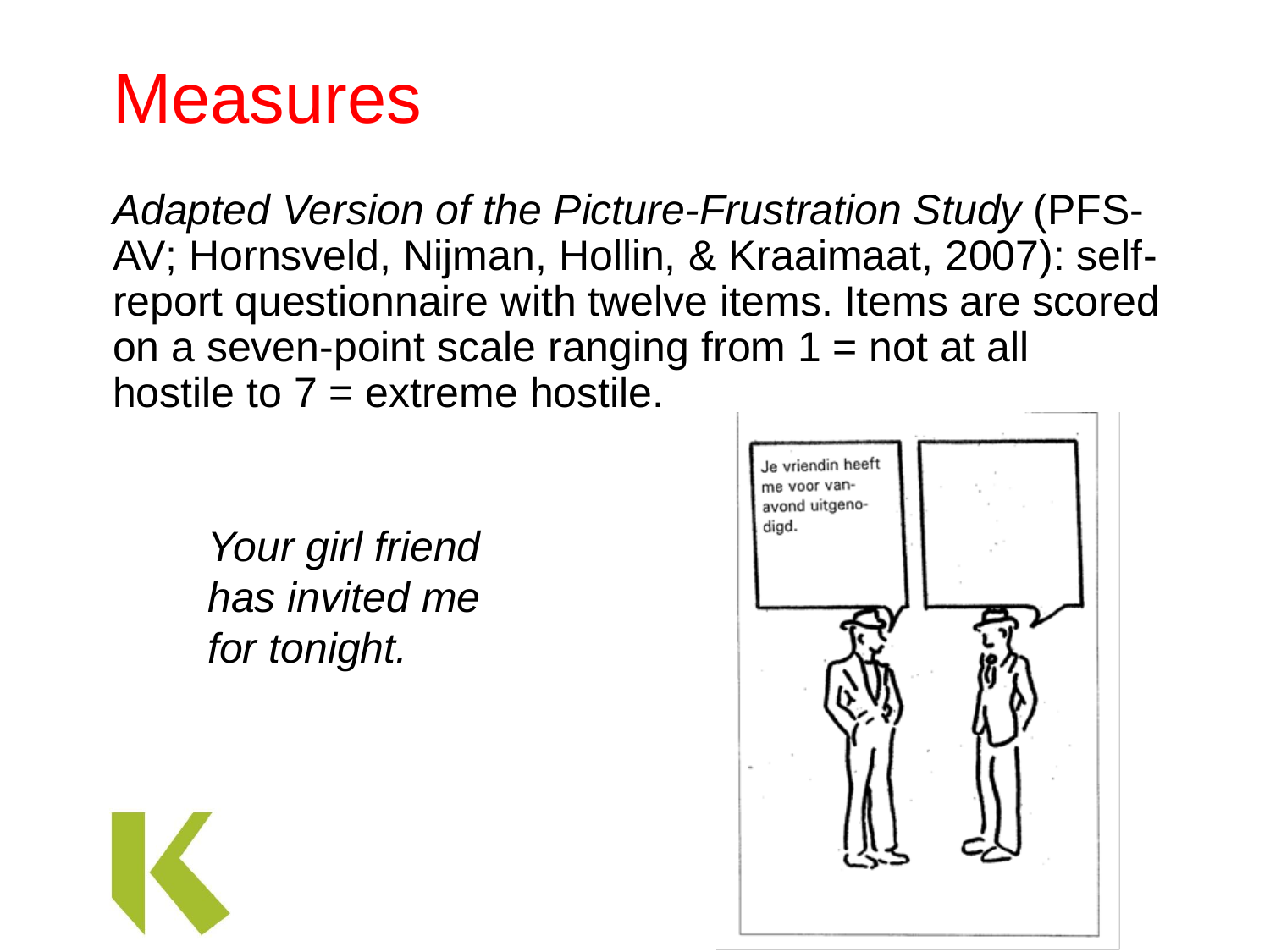*Observation Scale for Aggressive Behavior* (OSAB; Hornsveld, Nijman, Hollin, & Kraaimaat, 2007): Six subscales:

- Irritation/anger: 4 items;
- Anxiety/gloominess: 5 items;
- Aggressive behavior: 10 items;
- Prosocial behavior: 12 items
- Antecedent: 6 items
- Sanction: 3 items

Staff scores the behavior of the inpatients in the preceding week on a four-point scale with  $1 = no$ ,  $2 =$ seldom,  $3 =$  occasionally, and  $4 =$  frequently.

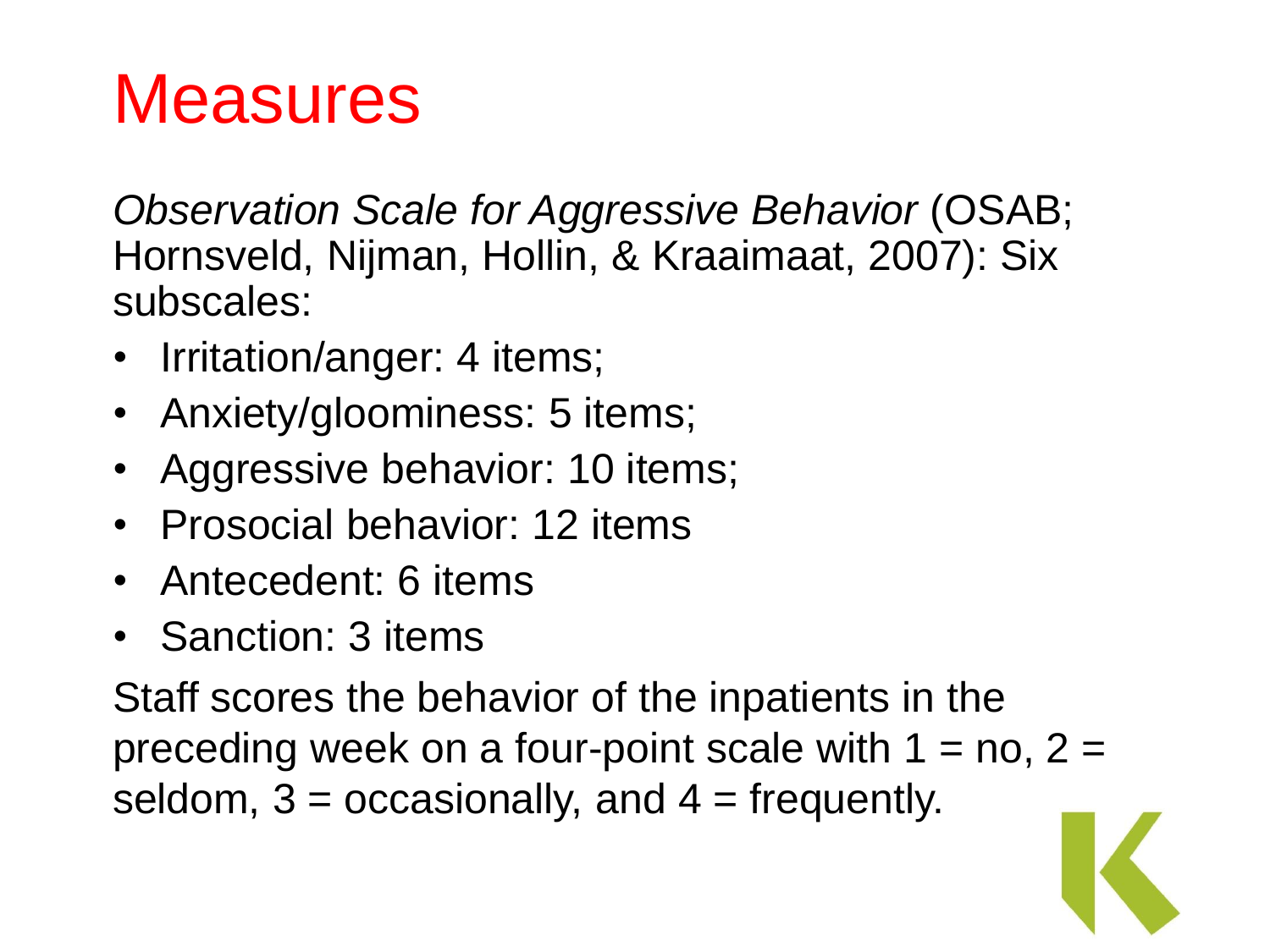Recidivism risk: *History-Clinical-Future-30* (Ministry of Justice, 2002): checklist. Three subscales:

- History: 11 items
- Clinical: 13 items
- Future: 6 items

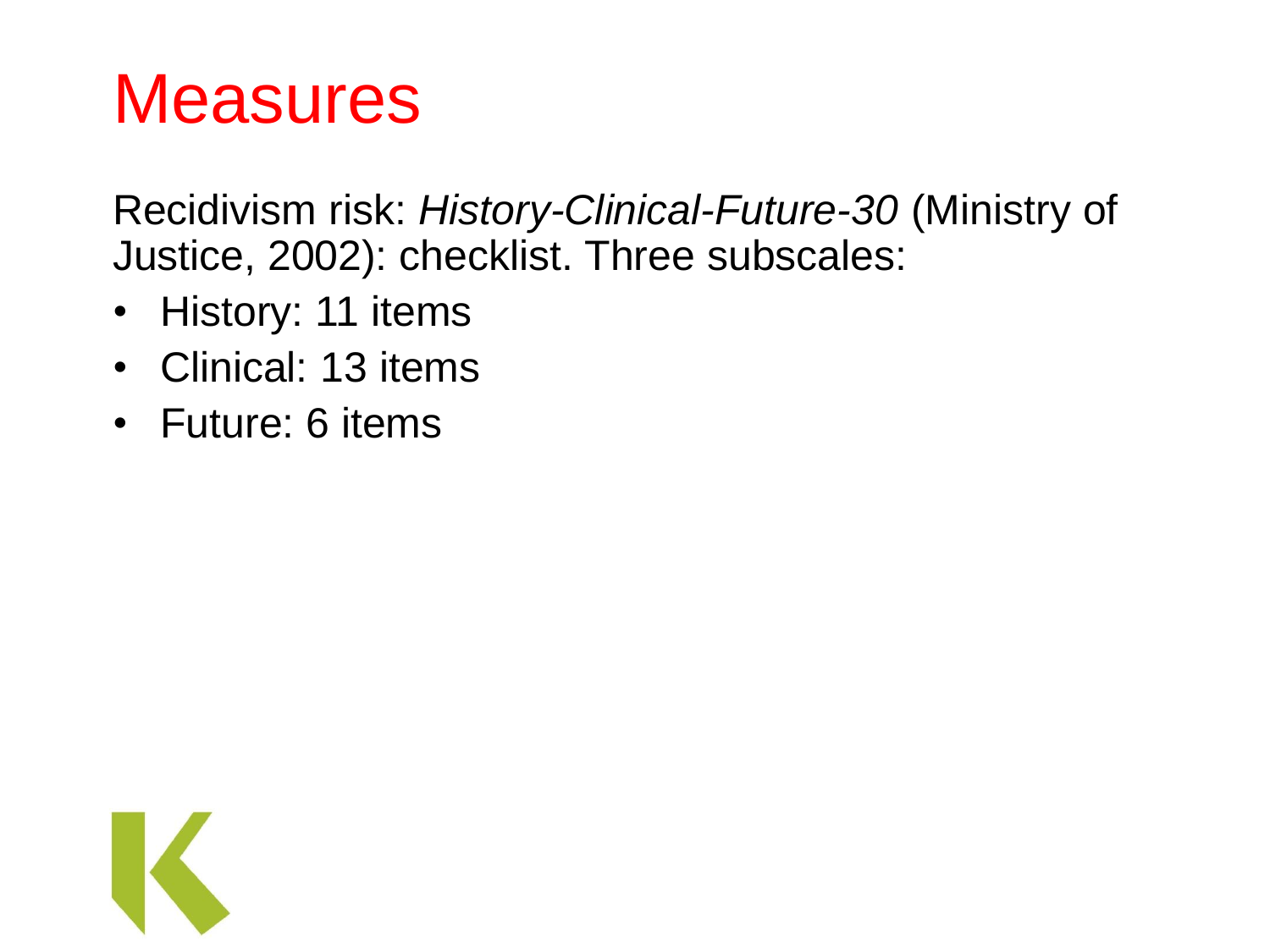#### Procedure

- Scoring of SUMD-SF, PANSS, PFS-AV and OSAB in one week.
- Scoring of HKT-30 yearly.

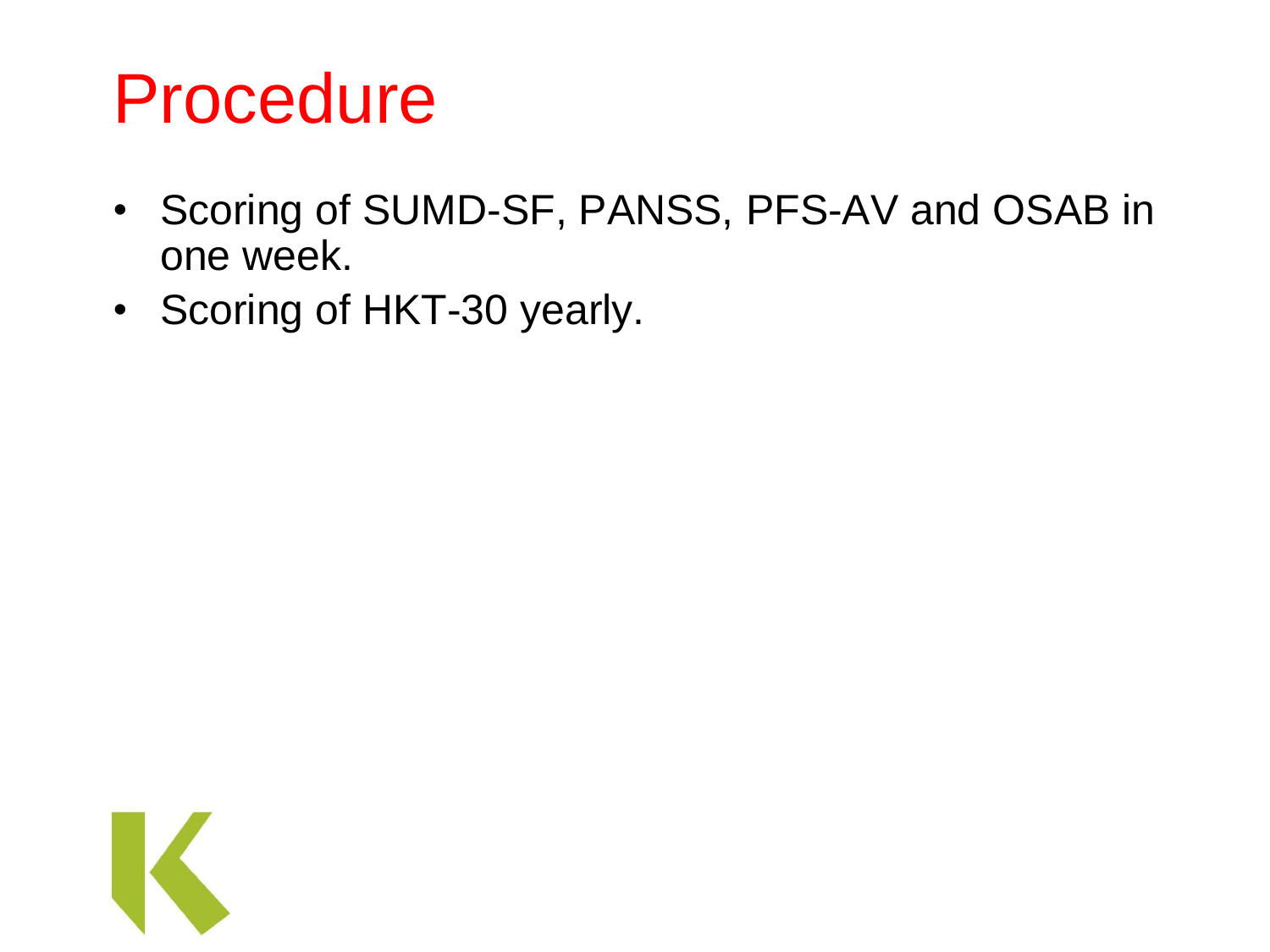# **Results**

Regression analyses:

- 1. Insight predicts psychotic symptoms and recidivism risk, but not hostility and aggression;
- 2. Insight does not predict a decrease in psychotic symptoms, aggression, hostility, and recidivism risk;
- 3. An increase of insight predicts a decrease of aggression and recidivism, but not a decrease psychotic symptoms, hostility, and recidivism risk.